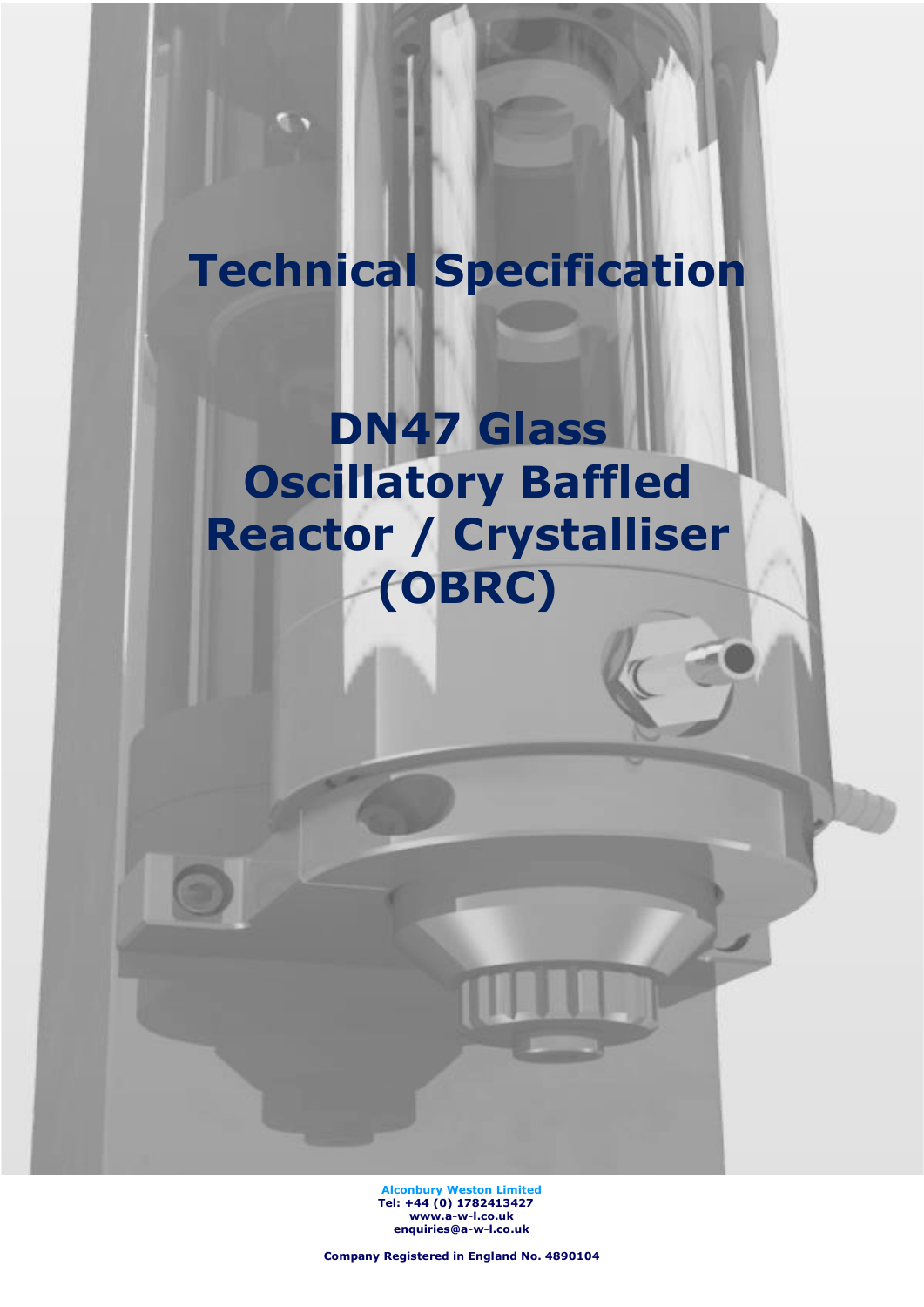*Oldfield House* **Galveston Grove Fenton Stoke-on-Trent ST4 3PE**



# **Overview:**

This Oscillatory Baffled Reactor / Crystalliser (OBRC) has been manufactured for the intended use of carrying out chemical reactions and crystallisations at larger scales. It will allow the investigation of the fundamental kinetics and the critical process parameters such as reactant ratios, cooling rates, temperatures, addition rates etc. and what effects the baffled mixing can bring.

The unit can be supplied with a single or twin vessel configuration, both configurations fit on the same reactor framework. Twin vessel configurations are supplied such that they can be used as two individual batch vessels or connected to work as a chain of stirred tanks, this vastly increases the flexibility of the unit and allows much easier integration into continuous processing streams.

#### **Operating Parameters:**

| Temperature Range:             | -20°C $\sim$ +120°C                       |
|--------------------------------|-------------------------------------------|
| <b>Oscillator Frequency:</b>   | 0.1 Hz $\sim$ 6.0 Hz in 0.1 Hz increments |
| Oscillator Amplitude / Stroke: | 5 mm $\sim$ 70 mm in 1 mm increments      |
| Pressure:                      | Ambient                                   |

Although the above conditions are individually possible, no guarantees can be given for any particular combination. For instance, the total speed of the oscillator is limited by the motor and controller so a frequency of 6 Hz can be achieved at smaller amplitudes but not necessarily at the largest oscillation.

## **Materials of Construction:**

The wetted parts of the OBRC are manufactured, as standard, from the following materials:

| Borosilicate 3.3 Glass      |
|-----------------------------|
| <b>316L Stainless Steel</b> |
| 316L Stainless Steel / FEP  |
| 316L / PEEK                 |
| PTFE / FEP                  |
|                             |

#### **Weight and Dimensions:**

| Weight approx.: | 360kg                                                     |
|-----------------|-----------------------------------------------------------|
| Dimensions:     | $1000 \times 650 \times 2400$ mm (width x depth x height) |

The above dimensions are of the footprint of the unit without castors. A further space of 100mm should be allowed all around the reactor to allow for connections of services etc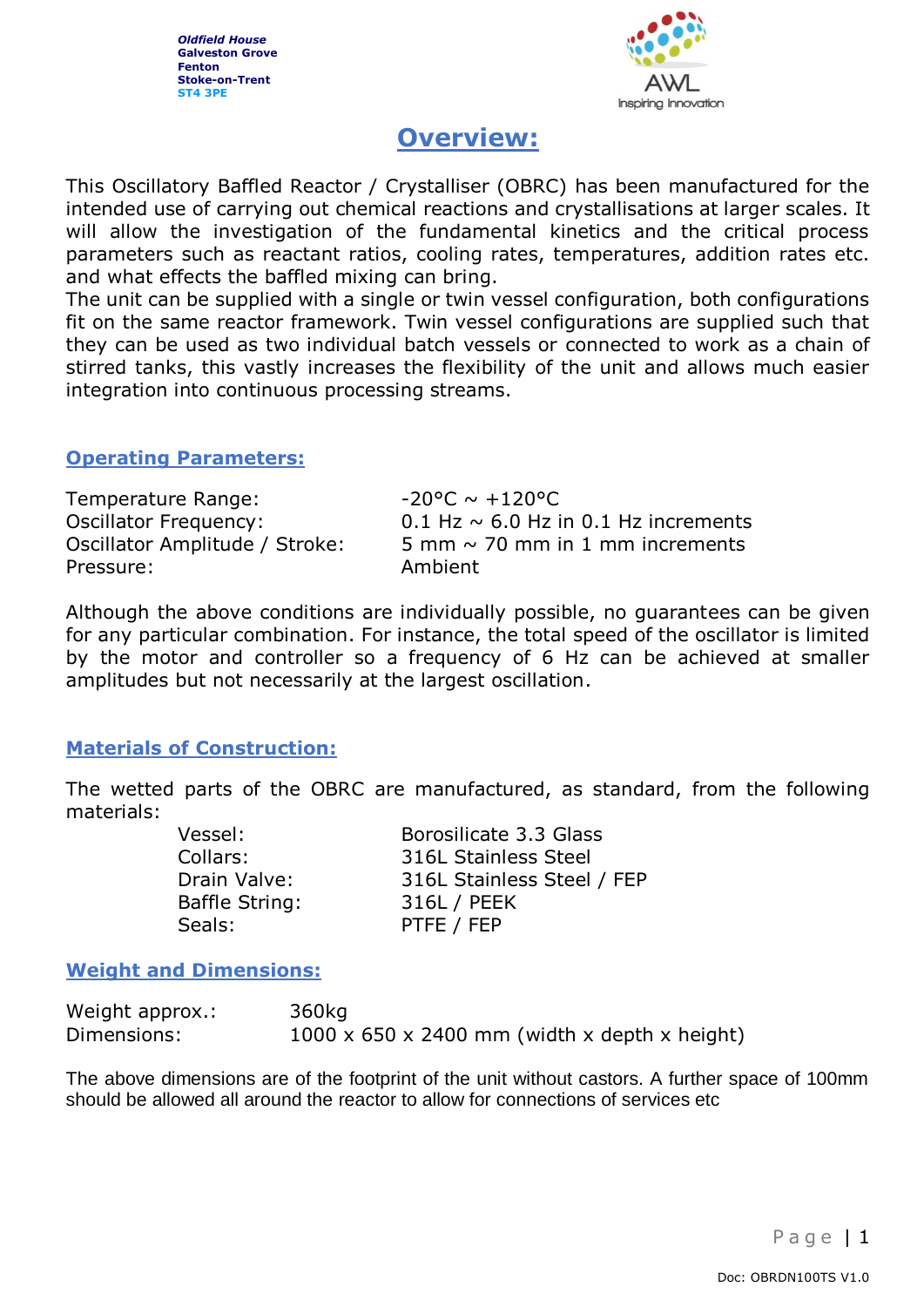

# **System:**

## **Reaction Vessel:**

The standard scope of supply includes one, fully jacketed, DN47 reaction vessel:

1.6m working length / 2.77 litre vessel with a 2.6 litre working volume.

Each vessel is made up of a number of straight glass sections (3 as standard) with intermediate coupling collars of 316L steel. The vessel is water jacketed and the same water flows through a heating path within the collars and end caps to ensure that the complete vessel is maintained at one temperature throughout.

The vessel is complete with a fully sealed cap, baffled agitator, jacket heating connections, bottom outlet valve, and process inlet / PAT connection points. The bottom outlet valve is specially adapted to allow for its complete removal and the fitting of a sparger for gas/liquid reactions.

The OBRC vessel and baffle design provides high intensity, low shear mixing with a large jacket area to process volume allowing for precise control over process temperatures. The unit can be supplied with a single vessel or twin vessel configuration. The twin configuration allows much more flexibiltyand offers the end user the chance to integrate the reactor into many continuous and semi-continuous processes.

The twin vessel configuration is mounted on the same frame as the single vessel systems and therefore occupys the same footprint. It is always possible to upgrade a single vessel to a twin vessel unit at a later date.

#### **Drive Mechanism:**

A linear gearbox drives a high powered permanent magnetic coupling which drives the baffle indirectly through a fully sealed cap using the magnetic forces. This enables the vessel to be manufactured with no moving seals thereby vastly prolonging the service intervals. The gearbox is driven by a high precision servo motor and the coupling / baffle string are balanced with a counterweight to increase the overall electrical efficiency of the unit. The counterweight can be removed and replaced with a second vessel at the time of order or at any time post purchase.

#### **Support Structure:**

The reaction vessel is supported by a stainless steel support structure. The rear upper framework houses the servo motor, gearbox and other moving parts whilst the lower rear section of the support structure houses the control panel.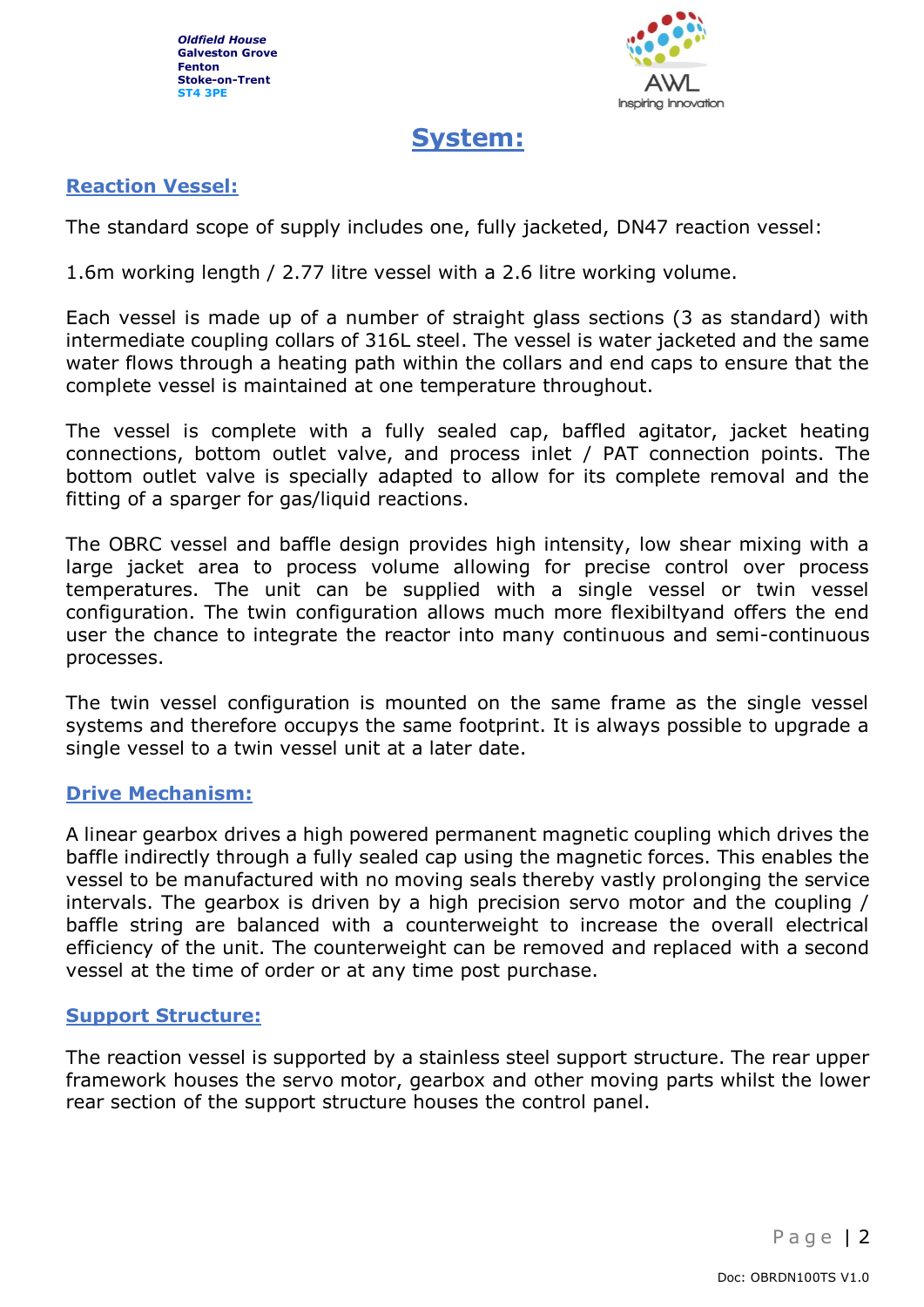*Oldfield House* **Galveston Grove Fenton Stoke-on-Trent ST4 3PE**



# **Representative Example:**



*Figure 1: DN47 OBRC Complete System*

## **General Arrangement:**



*Figure 2: General Arrangement (For Illustration Only)*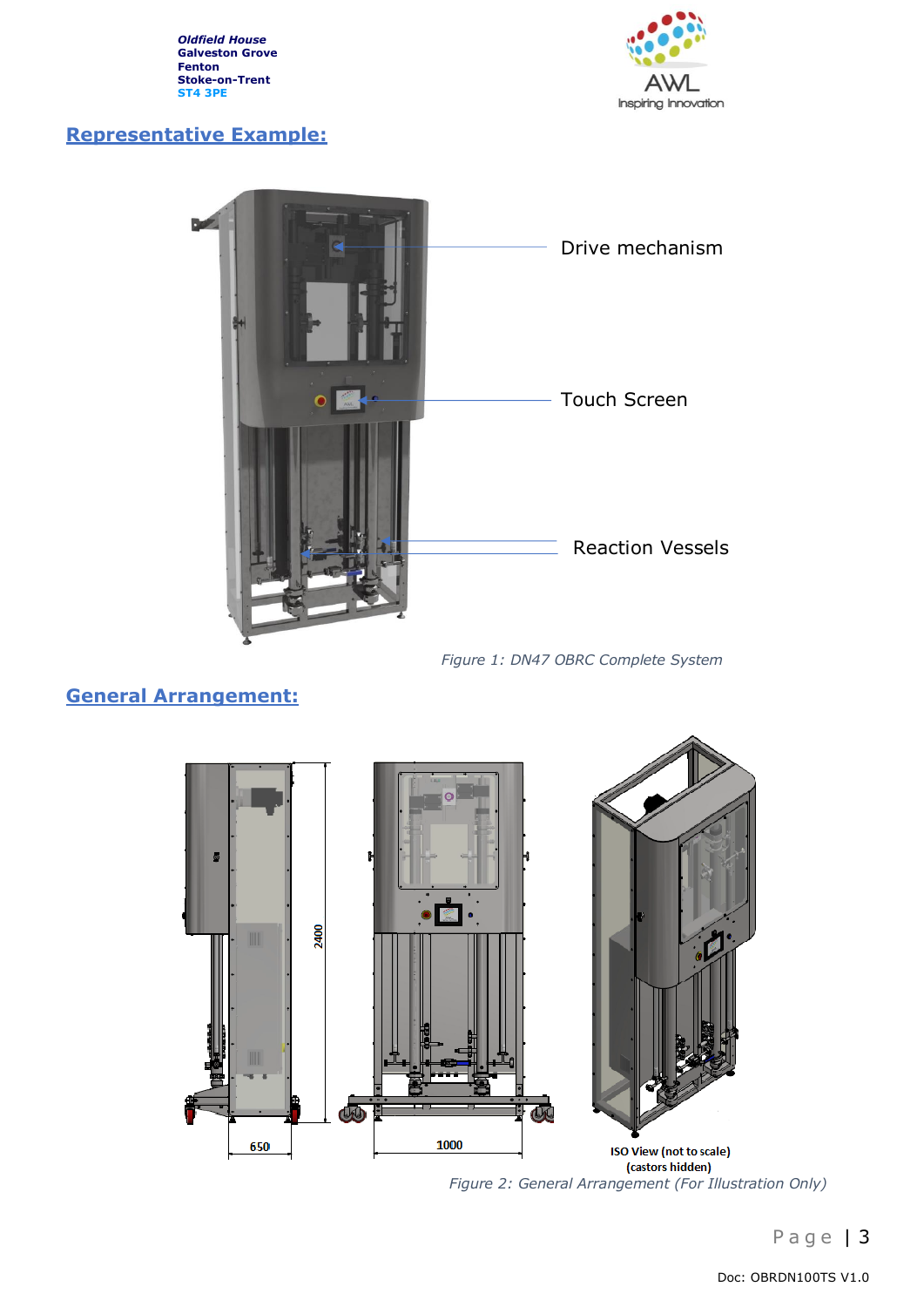



#### **Operator Panel:**

Mounted on the front guard are the touch screen HMI, reset and emergency stop buttons. The HMI is used to start and stop the oscillator as well as adjusting the frequency and amplitude of oscillation.

The panel also indicates the state of the safety circuit which is controlled by the oscillator drive controller and the inbuilt pressure transmitter safety controller.



#### **Control System:**

The control system cabinet houses the PLC, drive controller, safety circuits, fuses, power isolator and other electronics. The cabinet is mounted on the rear side of the OBRC framework.

Electrical Specifications: Supply: 3 Phase, Neutral and Bonded Earth, 400 Volts, 50 Hz

The supply must be fed to the machine in a conduit that is grounded to the enclosure. The machine operating current is up to 16 Amp.

Temperature: The system is designed to be operated in an ambient temperature of between 0 – 50°C. (140F). Storage should be within an ambient temperature range of 0 to 65°C and a relative humidity range of 5 to 95% non-condensing.